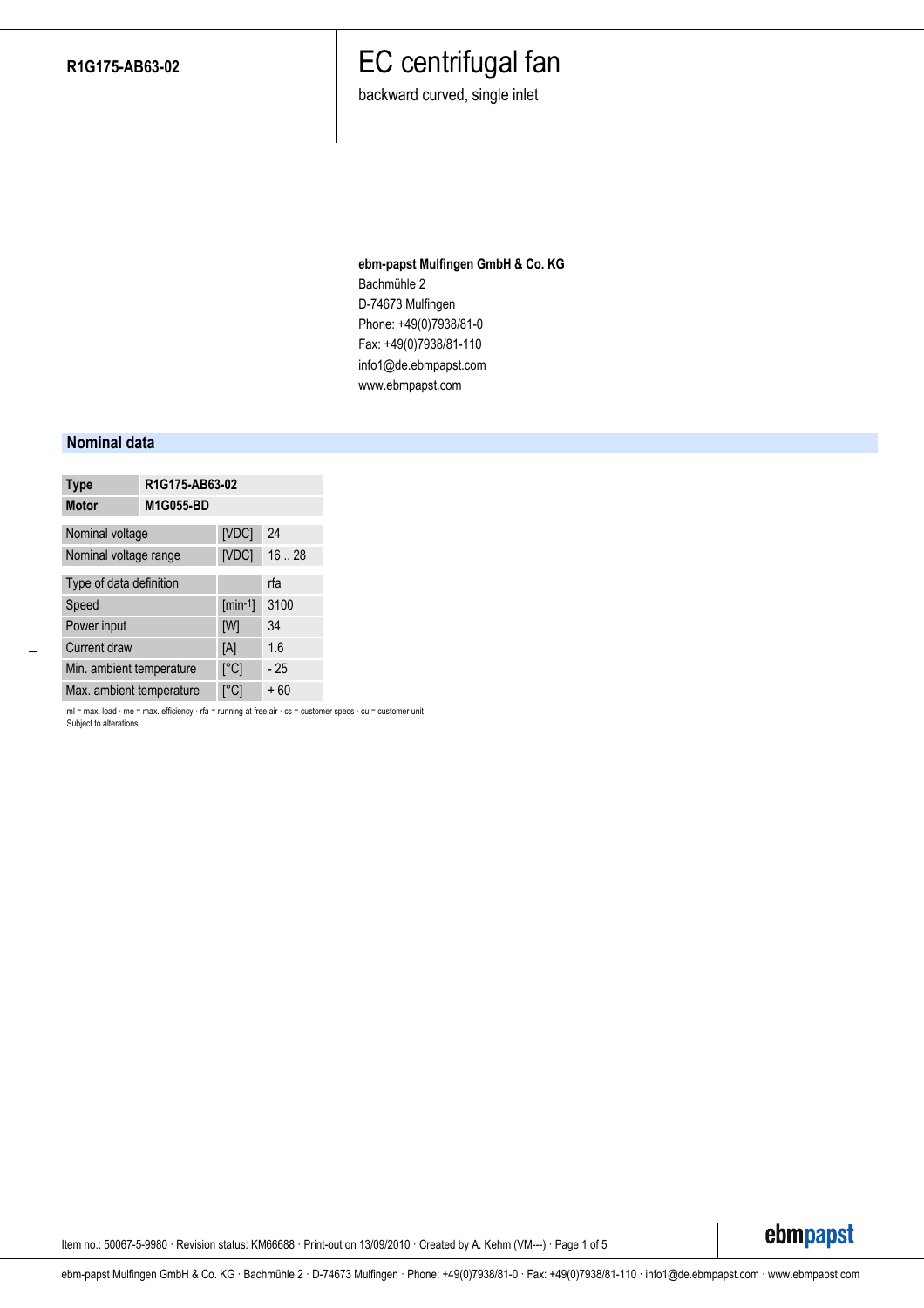backward curved, single inlet

### **Technical features**

| <b>Size</b>                                                | 175 mm                                                                                   |  |  |  |  |
|------------------------------------------------------------|------------------------------------------------------------------------------------------|--|--|--|--|
| <b>Operation mode</b>                                      | S <sub>1</sub>                                                                           |  |  |  |  |
| <b>Direction of rotation</b>                               | Clockwise, seen on rotor                                                                 |  |  |  |  |
| <b>Mounting position</b>                                   | Any                                                                                      |  |  |  |  |
| <b>EMC</b> interference emission                           | Acc. to EN 61000-6-3                                                                     |  |  |  |  |
| <b>EMC</b> interference immunity                           | Acc. to EN 61000-6-2                                                                     |  |  |  |  |
| <b>Insulation class</b>                                    | "B"                                                                                      |  |  |  |  |
| <b>Cable exit</b>                                          | Variable                                                                                 |  |  |  |  |
| <b>Condensate discharge holes</b>                          | None                                                                                     |  |  |  |  |
| <b>Bearing motor</b>                                       | <b>Ball bearing</b>                                                                      |  |  |  |  |
| <b>Mass</b>                                                | $0.74$ kg                                                                                |  |  |  |  |
| <b>Material of impeller</b>                                | PA plastic 6.6, fiberglass-reinforced                                                    |  |  |  |  |
| <b>Motor protection</b>                                    | Reverse polarity and locked-rotor protection                                             |  |  |  |  |
| Product conforming to<br>standard                          | EN 60950-1                                                                               |  |  |  |  |
| Surface of rotor                                           | Thick layer passivated                                                                   |  |  |  |  |
| Number of blades                                           | $\overline{7}$                                                                           |  |  |  |  |
| Type of protection                                         | <b>IP 22</b>                                                                             |  |  |  |  |
| <b>Technical features</b>                                  | - Tach output<br>- Motor current limit<br>- Soft start<br>- Control input 0-10 VDC / PWM |  |  |  |  |
| Max. permissible ambient<br>motor temp. (transp./ storage) | +80 °C                                                                                   |  |  |  |  |
| Min. permissible ambient<br>motor temp. (transp./storage)  | $-40 °C$                                                                                 |  |  |  |  |
| Approval                                                   | CSA C22.2 Nr.77; UL 1004-1                                                               |  |  |  |  |

Item no.: 50067-5-9980 · Revision status: KM66688 · Print-out on 13/09/2010 · Created by A. Kehm (VM---) · Page 2 of 5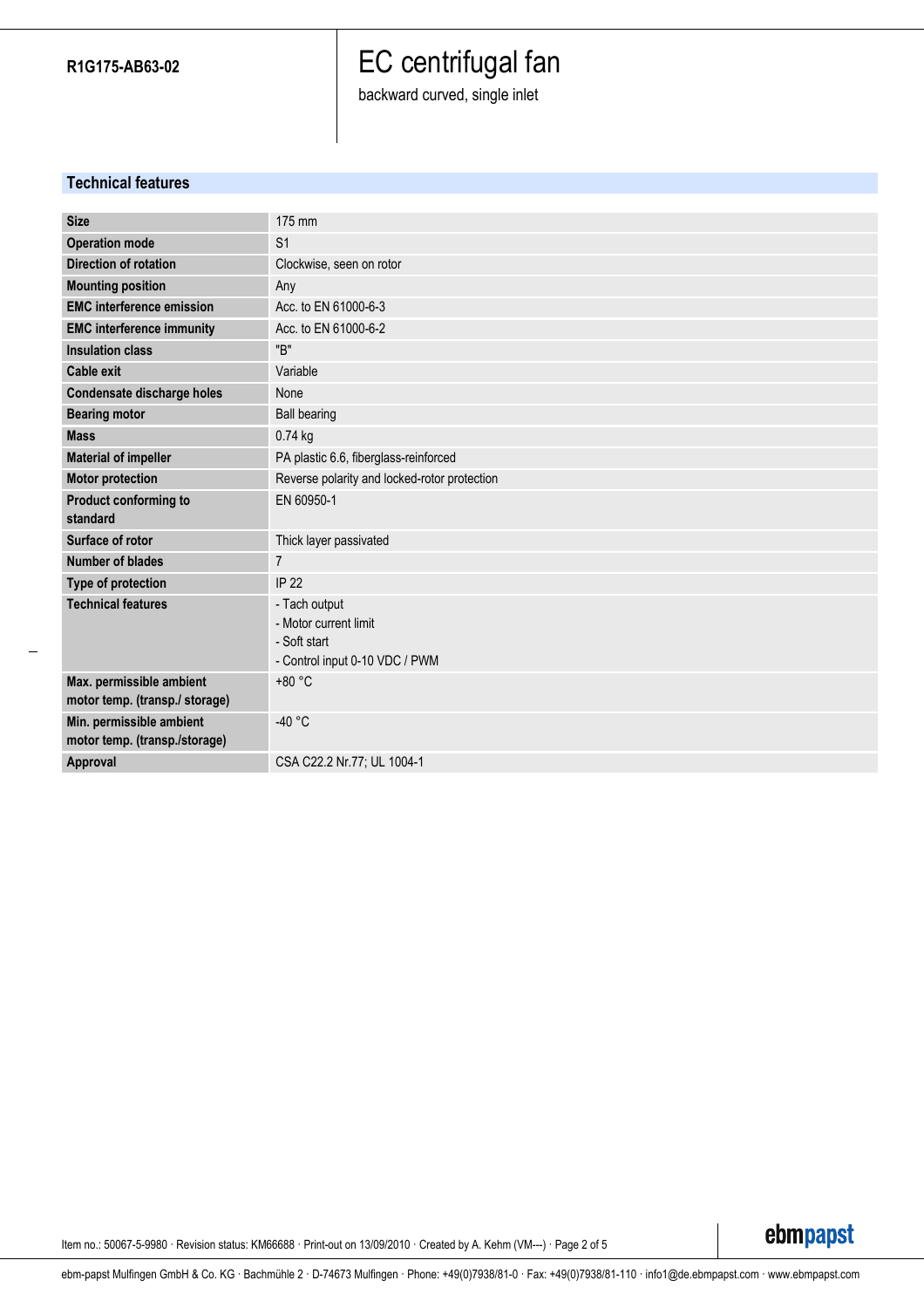backward curved, single inlet

### **Product drawing**



|  | Connection line AWG20, 4 x brass lead tips crimped |  |  |
|--|----------------------------------------------------|--|--|
|--|----------------------------------------------------|--|--|

- 2 Accessory part: Inlet nozzle 09576-2-4013, not included in the standard scope of delivery
- 3 Depth of screw max. 6 mm

Item no.: 50067-5-9980 · Revision status: KM66688 · Print-out on 13/09/2010 · Created by A. Kehm (VM---) · Page 3 of 5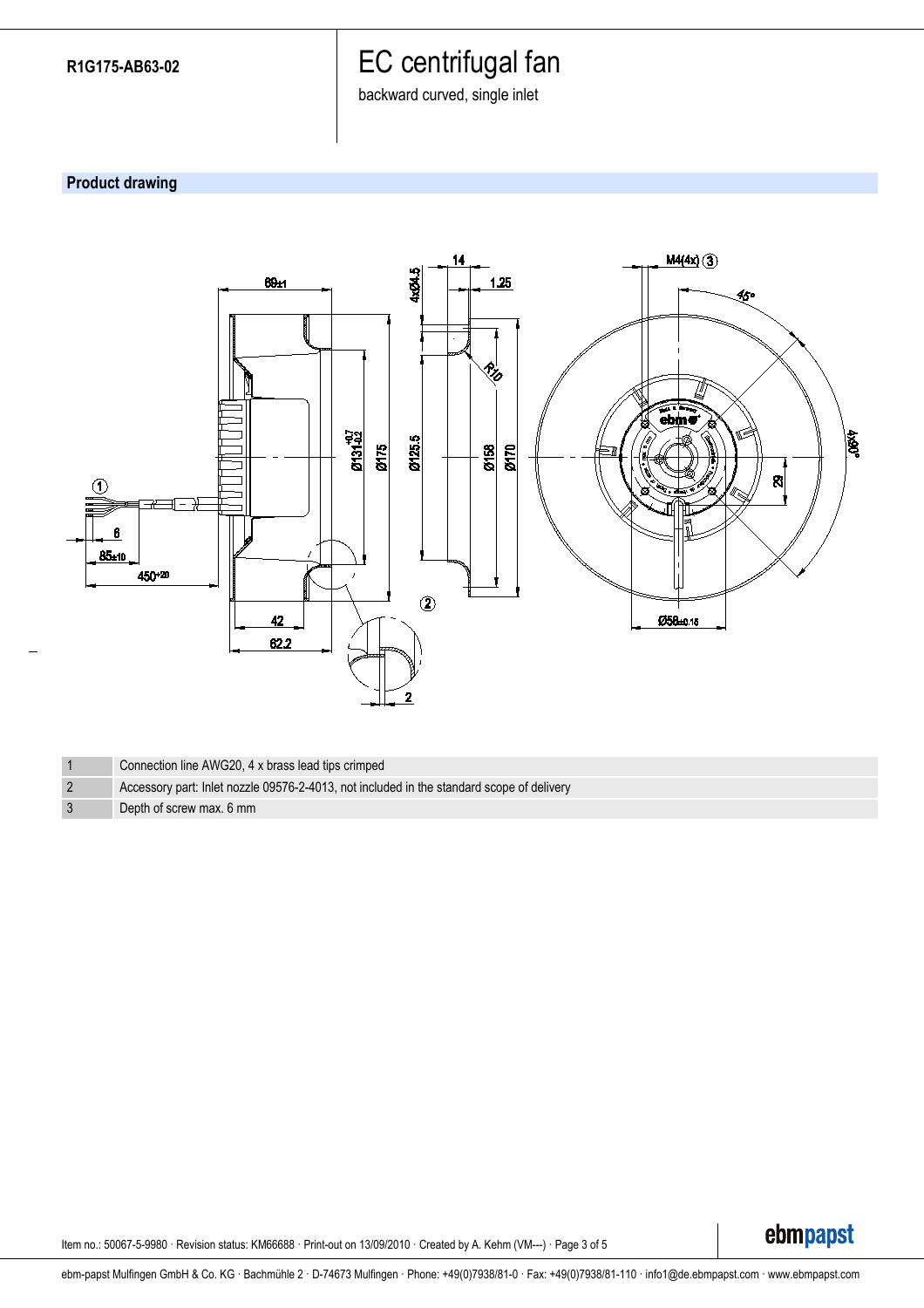backward curved, single inlet

### **Connection screen**



Item no.: 50067-5-9980 · Revision status: KM66688 · Print-out on 13/09/2010 · Created by A. Kehm (VM---) · Page 4 of 5